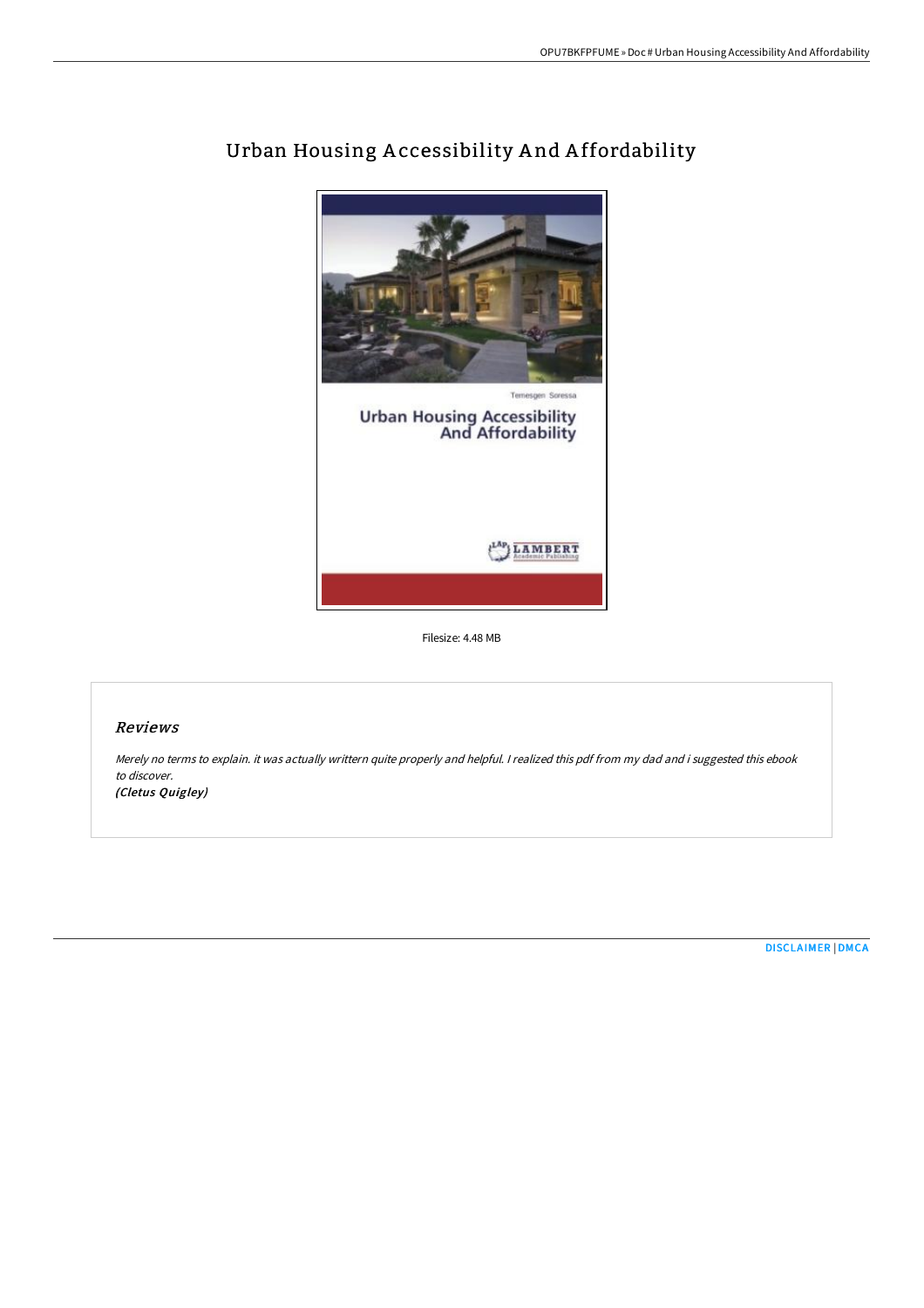### URBAN HOUSING ACCESSIBILITY AND AFFORDABILITY



To save Urban Housing Accessibility And Affordability PDF, you should refer to the web link under and save the ebook or have accessibility to additional information which might be related to URBAN HOUSING ACCESSIBILITY AND AFFORDABILITY book.

LAP Lambert Academic Publishing Nov 2013, 2013. Taschenbuch. Book Condition: Neu. 220x150x7 mm. Neuware - Housing is a fundamental component of quality of life. Without appropriate shelter, people cannot meet their basic needs and participate adequately in society. Housing issues can have flow-on effects for health, education and community wellbeing. Ethiopia has identified housing Problems as one of the key problems facing cities and towns. Hence, the purpose of this paper is to give an analysis on factors influencing accessibility and affordability of urban dwelling units particular emphasis on Ambo town. The methodology employed here is a descriptive analysis where the sources of the data are both primary and secondary. The study revealed that various factors have contributed to unaffordable and inaccessible housing units in Ambo town for government employees. Among these factors lack of enabling policy, low income of households, lack of financial institution, high cost of land for housing, unaffordable construction material cost and lack of low cost housing program in the town. These factors have also a great impact on tenure arrangement, physical quality and facilities of dwelling units. 120 pp. Englisch.

 $\boxed{=}$ Read Urban Housing Accessibility And [Affordability](http://techno-pub.tech/urban-housing-accessibility-and-affordability.html) Online  $\mathbf{r}$ Download PDF Urban Housing Accessibility And [Affordability](http://techno-pub.tech/urban-housing-accessibility-and-affordability.html)